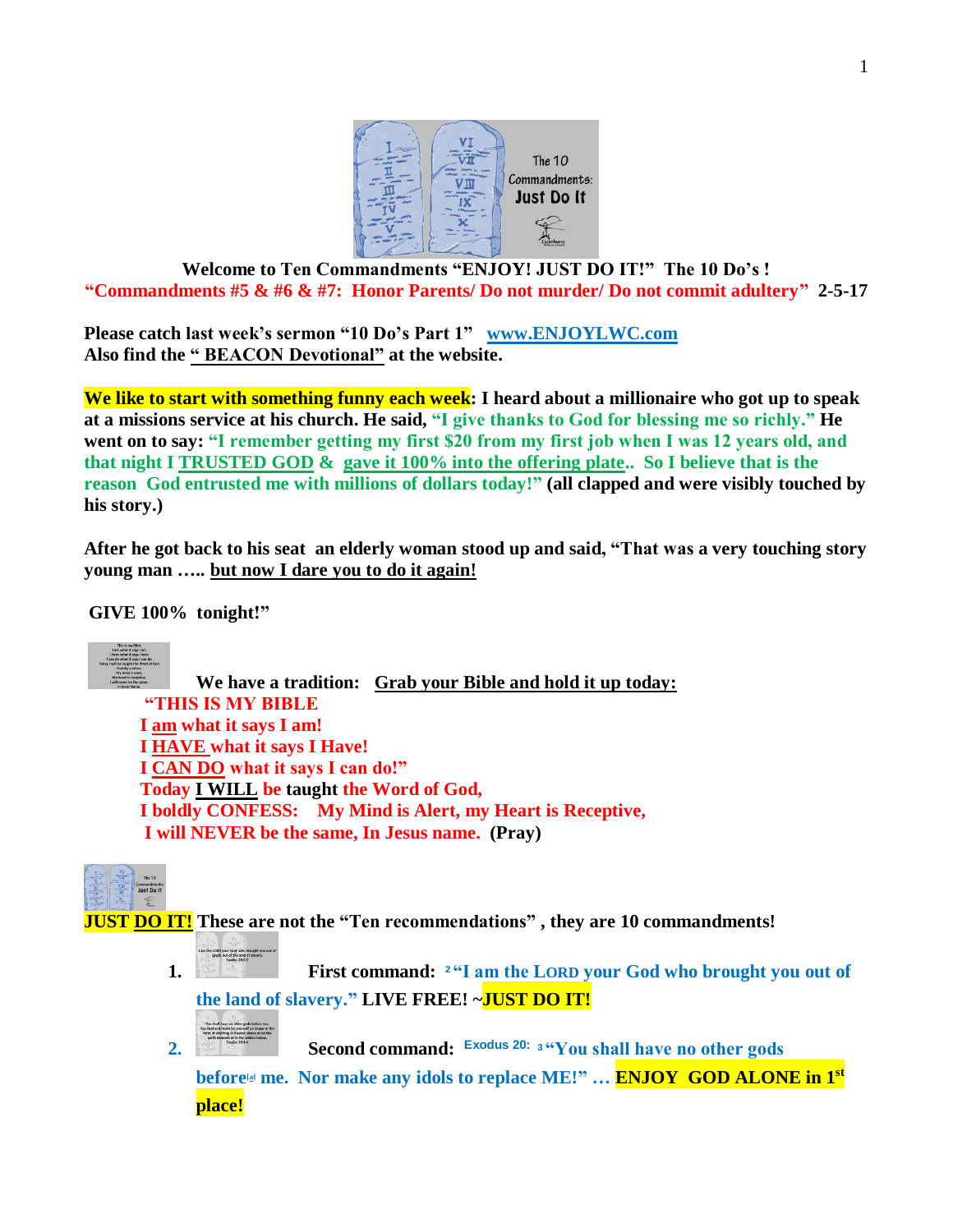

**3. 3 rd: <sup>7</sup> "You shall not take the name of the Lord your God in vain, for the LORD will not hold anyone guiltless who misuses his name." In the NAME of JESUS satan and demons must flee! Dead are raised! There is POWER! BLESS GOD'S NAME- JUST DO IT!**

**4. 4 th: <sup>8</sup> "Remember the Sabbath day by keeping it holy." Enjoy the Sabbath rest that God lovingly made for man. Jesus said, "The Sabbath was made for man." ENJOY IT!**

**Last week Nick shared (thank you Nick!) about "what Image are you looking at? Yours in the mirror of life or more to God's Reflection of Light ?" Many of you came forward to lay down some of the things that get in the way of WHO GOD SAYS YOU ARE - Well due to the running out of time with all the other things in service he didn't get to finish Commands 5 and 6. So let's just catch those a few minutes.** 



**5 <u>Commandment:</u> "Honor your father and your mother!"** (the height of dishonor is **when I go to the basement to hang with the boys and there is NO MORE CHEEZ IT GROOVES! - can I get an amen??)** 

- **"Honor"(Kavod) in Hebrew is "to be heavy, weighty, burdensome" ("Let me weigh in on the conversation.") To honor someone, then, is to give weight to others opinion, or to grant a person a position of respect and even authority in your life.**
	- o **For example: When a parent shares their heart of wisdom and years on this earth on a subject, GIVE IT WEIGHT in making your decisions.** 
		- **(dishonor) As children we sometimes IGNORE our parents and nearly get killed: Illustration: Went to high cliff in Bath… Mom and Dad said to stay near them! Danger! I ignored…… and almost took Mom and I right over.**
		- **(honor) But when we GET IT! Illustration: My Dad would frequently say "Don't be afraid to get your hands dirty - WORK HARD!" And there were times I didn't feel like it, but I chose to give weight, HONOR to that advice and because I would get my hands dirty:**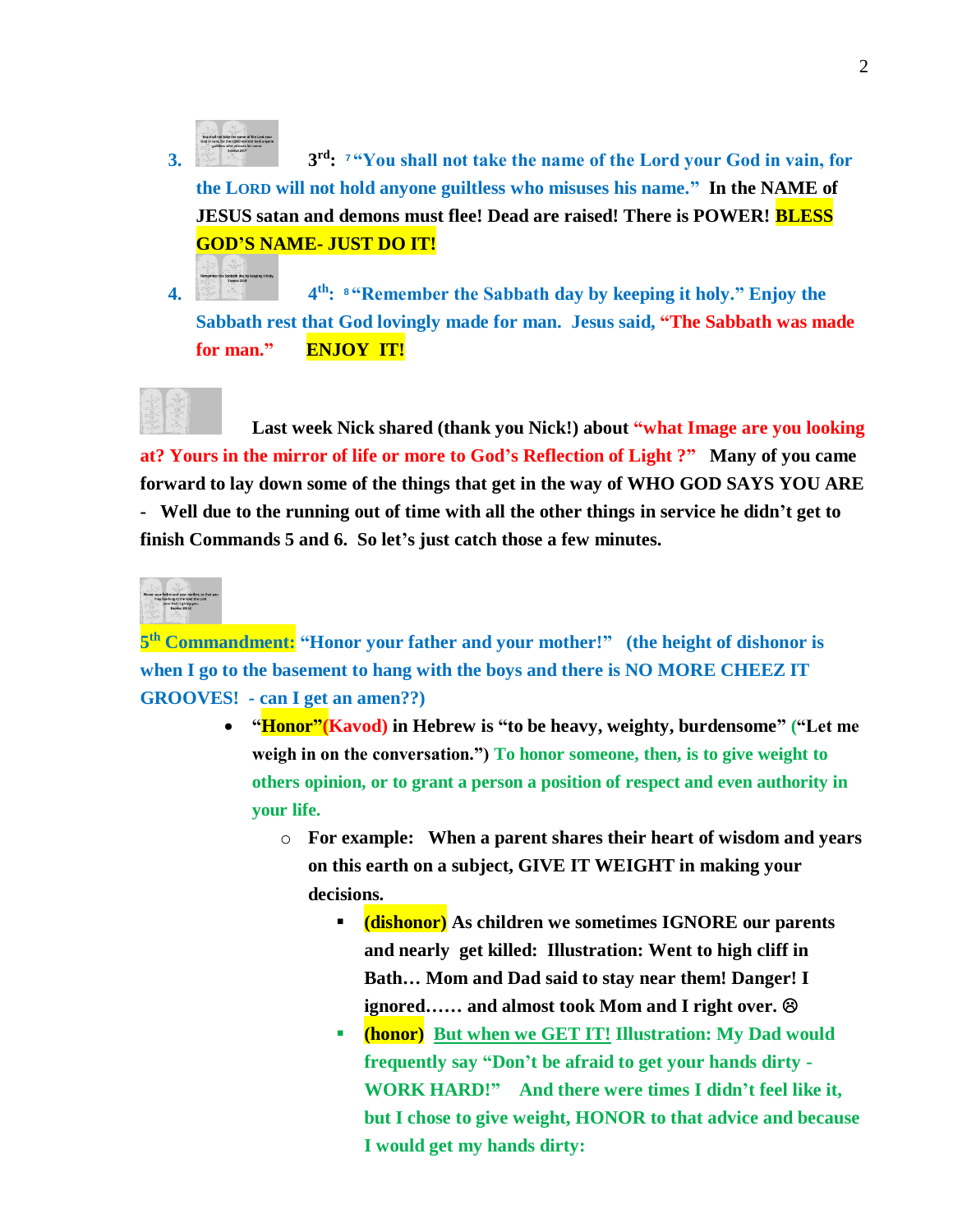- **I have built a log home – got really dirty. But built our dream home and saved \$100,000 labor! Wow!**
- **I have rebuilt 4 wrecked vehicles myself – pretty messed up at times. But saved about \$30,000 in past 20yrs!**
- **I've had same truck for 13 years…. Had to get real dirty fixing it over the years….. but wow! Thank you Mom and Dad for letting us know "GET TO IT!!"**
- **We planted a church Messy! When we HONOR our PARENTS! It GIVES BACK! It was God's design to bless us……………**

|  | Children, obey your parents in the Lord, for this<br>is right. <sup>2</sup> "Honor your father and mother"-<br>which is the first commandment with a |
|--|------------------------------------------------------------------------------------------------------------------------------------------------------|
|  | promise-1 "so that it may go well with you and                                                                                                       |
|  | that you may enjoy long life on the earth."                                                                                                          |
|  | Ephesians 6:1-3                                                                                                                                      |

 **Ephesians 6 elaborates: Children, obey your parents in the**  Lord, for this is right. <sup>2</sup> "Honor your father and mother"—which is the first **commandment with a promise—<sup>3</sup> "so that it may go well with you and that you may enjoy long life on the earth."JUST DO HONOR! Always remember "My Mom reminded me:" I brought you into this world, and I can take you out!"**



#### **6 th Commandment: Which reminds me: 6 th: "You shall not murder"**

- **I believe there is a stench of murder that is still accepted today in America: abortion. In 2014 there were 323,999 abortions reportedly committed by Planned Parenthood. Those abortions were at the cost of the taxpayers in America of \$553.7 Million. If you have had an abortion, then forgiveness is right where you fell, like Moses who went to get the 10 commandments was guilty of murder back in Egypt and found forgiveness. Yet let's open our eyes church to the sin of murder.**
- **For the rest of us, Who here has murdered? (Confession time!)**

**So CONGRATULATIONS! You and I haven't killed anyone lately! Or have we?? But who has expressed anger to your brother or sister!? (come on, hands up!)** 

 **But Jesus says in Mt 5:21 "<sup>21</sup> "You have heard that it was said to the people long ago, 'You shall not murder,[\[a\]](https://www.biblegateway.com/passage/?search=Matthew+5%3A21-24&version=NIV#fen-NIV-23256a) and anyone who murders will be subject to judgment.' <sup>22</sup>But I tell you that anyone who is angry with a brother or sister[\[b\]](https://www.biblegateway.com/passage/?search=Matthew+5%3A21-24&version=NIV#fen-NIV-23257b)[\[c\]](https://www.biblegateway.com/passage/?search=Matthew+5%3A21-24&version=NIV#fen-NIV-23257c) will be subject to judgment. Again, anyone who says to a brother or sister, 'Raca,'[\[d\]](https://www.biblegateway.com/passage/?search=Matthew+5%3A21-24&version=NIV#fen-NIV-23257d) (Aramaic term of contempt! "Stupid idiot"/ "Dummy") is answerable to the court. And anyone who says, 'You fool!' will be in danger of the fire of hell. (Woops! Anyone call another a fool recently? Guilty.) Fool would be more inline with calling someone**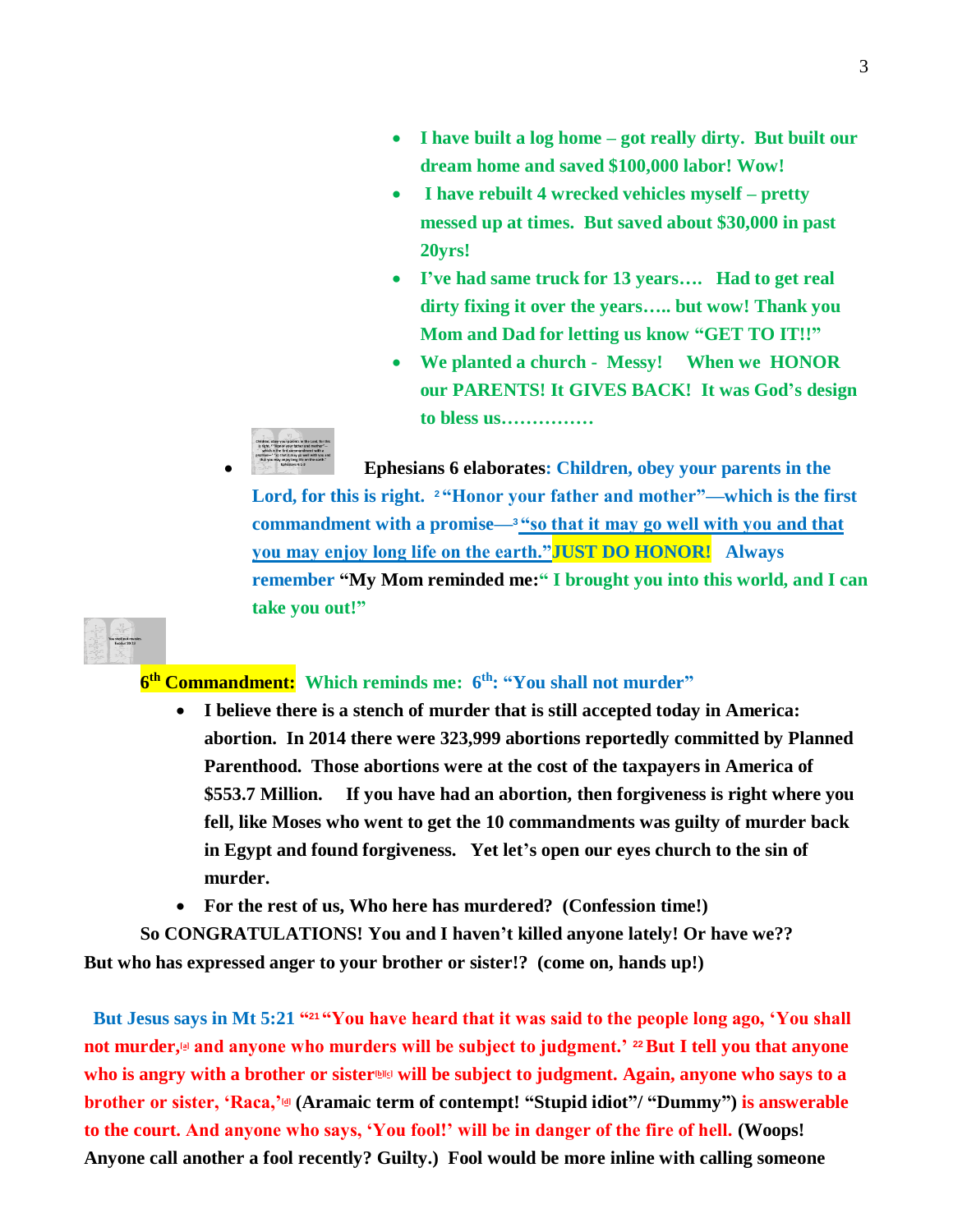**"deplorable" today= Hopeless. Beyond help. Hatred. <sup>23</sup> "Therefore, if you are offering your gift at the altar and there remember that your brother or sister has something against you,<sup>24</sup> leave your gift there in front of the altar. First go and be reconciled to them; DO FORGIVE! then come and offer your gift."** 

**(Jesus doesn't change the law for He is the fulfillment of the law! He isn't adding to it either. He is explaining the heart of it….. it's the HEART that matters- the "Image of God" as Nick elaborated on last week that is to be understood)**

**In other words, We will NEVER graduate to murder if we HONOR OTHERS by NOT ALLOWING ANGER TO REMAIN IN US!**

## **We can NEVER MURDER if we are busy LOVING GOD, LOVING OTHERS, and REFLECTING THE LIGHT of Christ in our mirror!**

**PC:** We're ending with Commandment #7 this morning:

Exodus 20:14  $14^{\circ}$ You shall not commit adultery.

Talking about human sexuality is not something we always feel comfortable with…especially in church….

It's talked about everywhere else….cheapened and degraded…

- In stores
- On the radio
- On the TV, video, movie
- News, advertisements
- Pictures, billboards, magazines
- COMPUTERS, DEVICES, social media

In schools it is part of the curriculum…and unfortunately part of the talk in the hallways…I have spoken with parents that are realizing that they can't wait too long to talk to their kids about sex because they will learn things in grade school from their peers.

But at church we feel we shouldn't talk about it….because we feel that its not holy….or we think its dirty…. THAT IS A LIE FROM SATAN. He has worked hard to distort the TRUTH about sexual intimacy.

But God's design for sexual intimacy is GOOD! Time we stopped letting the world define what is good and what is bad….

Let's start with the truth…from the beginning…. Genesis 2:23-24 (Establishes a foundation)

When God created the woman from the man….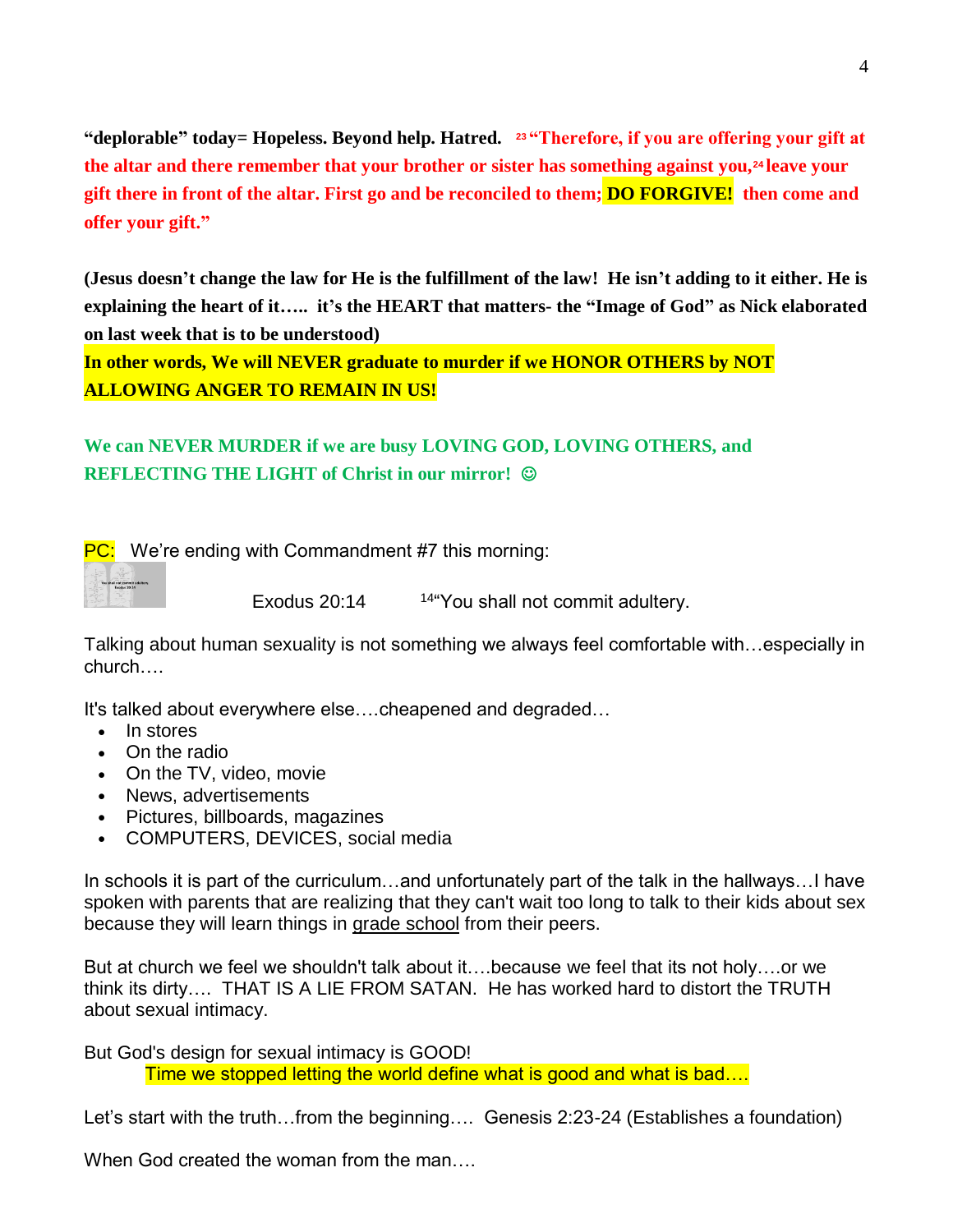

 $23$  The man said, "This is now bone of my bones and flesh of my flesh; she shall be called 'woman,' for she was taken out of man." <sup>24</sup> That is why a man leaves his father and mother and is united (be held together, to cling) to his wife, and they become one flesh.

Now let's jump to the New Testament….



Ephesians 5:30-32

 $30...$ we are members of his body (meaning the body of Jesus).  $31$  "For this reason a man will leave his father and mother and be united (glued to) to his wife, and the two will become one flesh." 32 This is a profound mystery—but I am talking about Christ and the church.

The powerful, emotional, physical, spiritual bond between a husband and wife is designed to represent the close bond we as a church have with Christ.

We are the bride….he is the bridegroom.

(no wonder Satan wants to distort it)

Breaking that bond is sin. And the result is pain and hardship…Not only in ourselves but in everyone around us…..That is why God spoke the commandment.

### Exodus 20:14 14"You shall not commit adultery.

To protect us from the pain and hardship that comes from sexual sin.

Jesus referred to this commandment when He taught on the mountainside:



<sup>27</sup> "You have heard that it was said, 'You shall not commit adultery.' <sup>28</sup> But I tell you that anyone who looks at a woman lustfully has already committed adultery with her in his heart. Matthew 5:27-28

Jesus identified the root of sexual sin is in the HEART.

Heart - desire producer, what makes us tick… inner man… The deep part of you that makes you do what you do….

Jesus emphasizes that if the act is wrong so is the intention... it was the intention that led to the act….. Jesus is not condemning the desire for the opposite sex… he is not saying sexual intimacy is bad…… he is referring to fantasies that if acted out would be evil….to even think about them…dwell on them…that is sin.

WE MUST UNDERSTAND THIS….OR WE WILL NEVER FIND FREEDOM FROM THE BONDAGE OF UNHEALTHY CYCLES AND ADDICTIONS.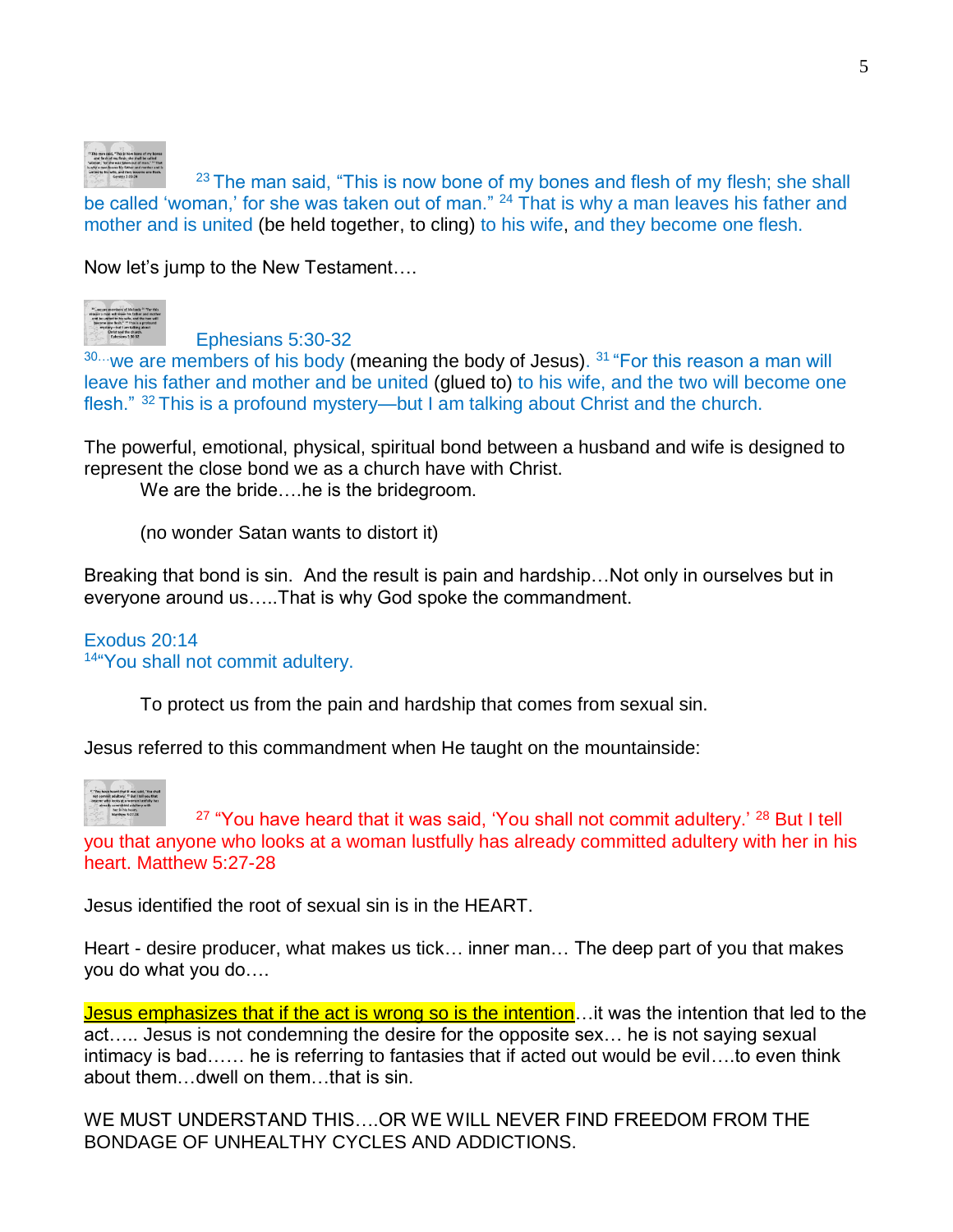Jesus told us what to do:



 $29$  If your right eye causes you to stumble, gouge it out and throw it away. It is better for you to lose one part of your body than for your whole body to be thrown into hell. <sup>30</sup> And if your right hand causes you to stumble, cut it off and throw it away. It is better for you to lose one part of your body than for your whole body to go into hell. Matthew 5:27-30

Notice Jesus talked only of the "right" eye and the "right" hand…. Does that mean it's ok if our left side causes us to sin? No…. He's not being literal about parts of the body.

In Hebrew thought "right" means that which is closest to you….the deep part of yourself that affects your choices….

If there is something deep within is causing to "SEE THINGS" (your right eye) in a way that is enticing you to SIN……Jesus says…."gouge it out"…..

Literally "pluck it out" - personally choose….refers to complete rescue. total deliverance, bringing yourself into full deliverance from that wound…

Why do I say WOUND….because our WOUNDS, SHAPE OUR BELIEFS…WHICH ULTIMATELY CAUSE OUR ACTIONS….

If your RIGHT HAND……that which you keep close to you….the thing that is at the seat of you power and authority….if that secret sin or shame, is being used to define you deep within and causing you to sin….….Jesus says "CUT IT OFF"….remove it entirely…. emphasizing complete detachment

And not only that….. THROW IT AWAY….This implies an intentional letting go…throwing it away….dropping it with purpose….so you have nothing to do with it ever again. Complete....final.... JUST DO IT (hard work.....counselor)



Sexual intimacy is, by God's design, a very powerful force of bonding, WITHIN A MARRIAGE BETWEEN ONE MAN AND ONE WOMAN.

- Physically
- Emotionally
- Spiritually

Anything else, before marriage or outside of marriage, is SIN.

DISCLAIMER: THIS DOES NOT GIVE US A RIGHT TO JUDGE…THAT'S GOD'S JOB….OUR JOB IS TO LOVE THEM AND PRAY FOR THEM.

Sin separates us from God.



Isaiah 59:2 But your iniquities have separated you from your God;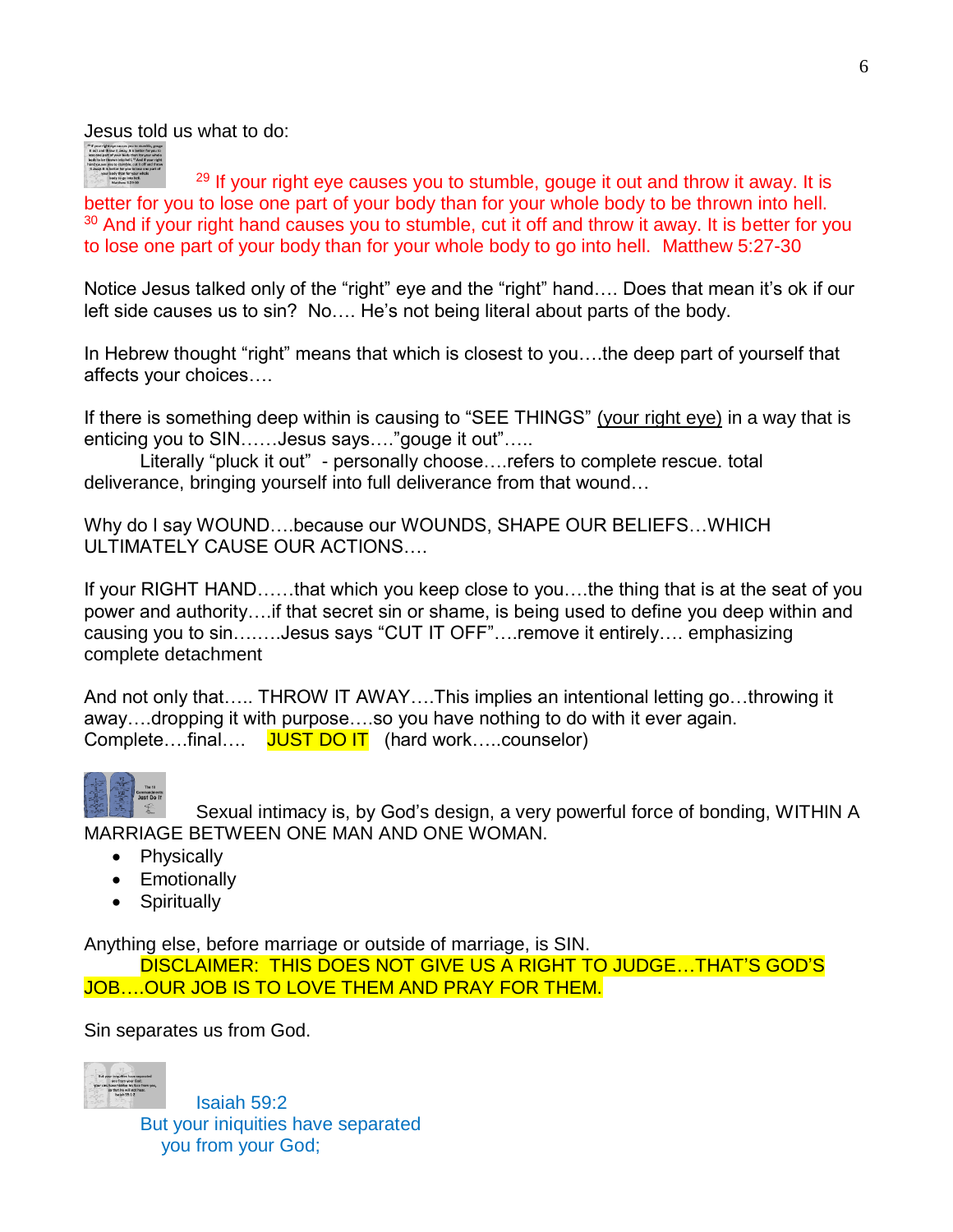your sins have hidden his face from you, so that he will not hear. (Isaiah 59:1-2)

But no matter what you have done…or what has been done to you… there is forgiveness…and there is hope

"For Christ died for sins once for all, the righteous for the unrighteous, to bring you to God." (1 Peter 3:18a)

Isaiah 61:3 says that Jesus came to provide for those who are hurting, to give them a crown of beauty instead of ashes…

You can be pure again…

**Show Video of new Men's Series "CONQUER" starting this Wednesday Feb 8th – March 8th! PR:**

# *"Above all else Guard your heart, for it is the wellspring of life!" Proverbs 4:23*

**Let's all pray this out loud together repeat after me "***Lord Jesus* **(repeat***), forgive me of my sins*  **(repeat)***, come into my heart* **(repeat),** *I make you my Lord and Savior* **(repeat)." Romans 10:9 "If you declare with your mouth, "Jesus is Lord," and believe in your heart that God raised Him from the dead, you will be saved. For it is with your heart that you believe and justified, and it is with your mouth that you profess your faith and are saved."**

#### Extra information:

There are some excellent devotionals on the Bible app:

- God Sex and Your Marriage
- Your Best Sex Life in 5 days
- God's Design for Sex
- One Minute Apologist God's Design for Sex (singles, young people)

With homeschooling we are accountable to BOCES. A number of years ago I had a conversation with a man that was guiding us and we were discussing what was needed for High School health and he kept saying that we needed to teach them about "safe sex" And I would politely explain that we taught them "abstinence"….

Abstinence - restraining oneself from indulging in something - not having sex, reserving that for marriage the way God intended that.

This man kept telling me that I needed to talk to them about "safe sex" I finally had enough of this conversation….and I politely explained that the only "safe sex" was to do it God's way…and that is to wait until marriage and keep it with in the bounds of marriage because anything that is out of the bounds of God's design is dangerous for our physical bodies, but more importantly is damaging to our emotional and spiritual health.